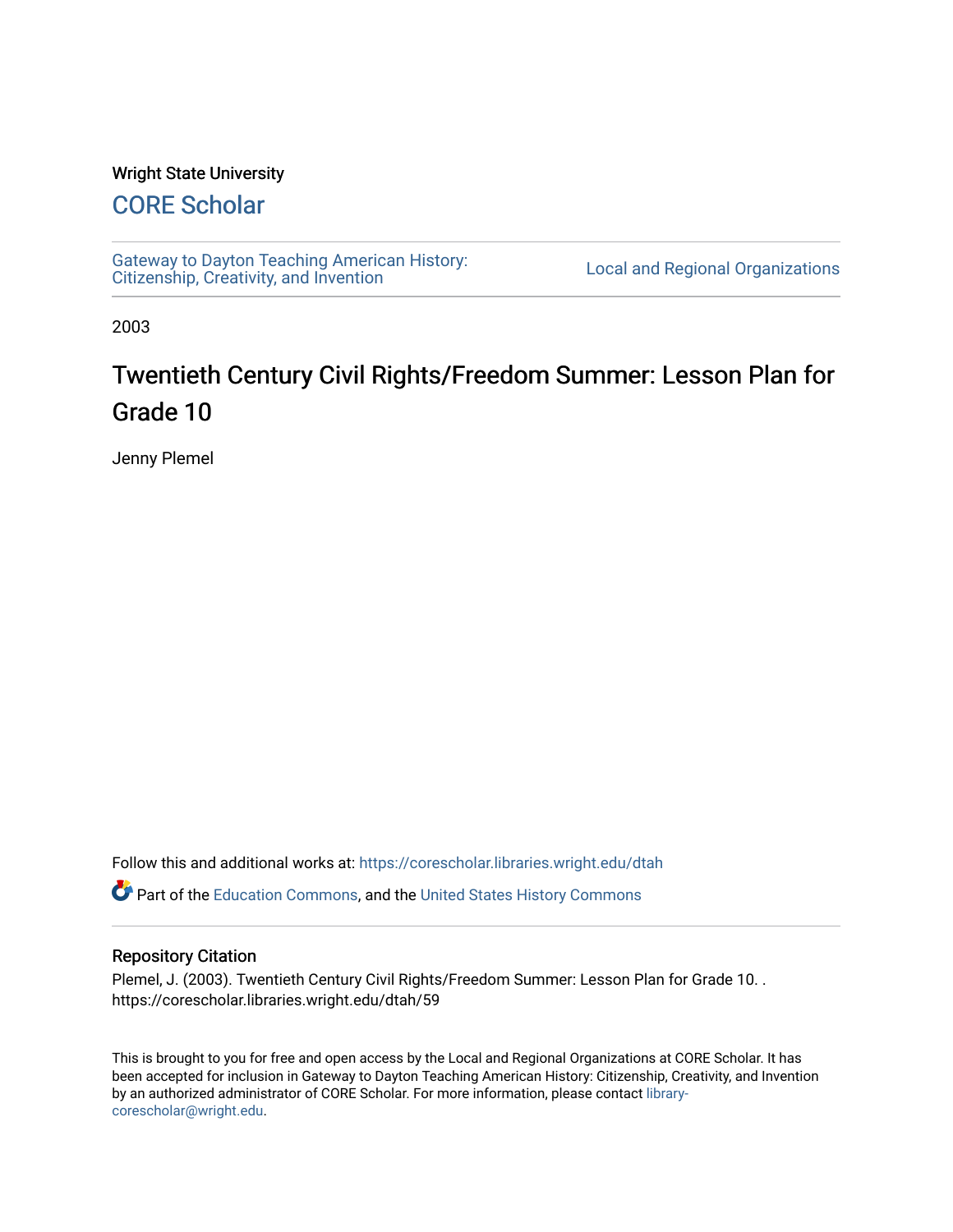# **Lesson Plans Twentieth Century Civil Rights/Freedom Summer**

**Author:** Jenny Plemel

**Grade(s):** 10 **Suggested Time:** 20-30 minutes

#### **Materials**

Overhead transparency of the Freedom Summer photograph Overhead projector *The Americans.* Danzer, Klor de Alva, Wilson, Woloch. McDougal Littell. Evanston, **IL.** 1999

#### **Core Instruction**

Students are to read Chapter 21, Section 2, "The Triumphs of a Crusade," in *The Americans.* 

As an introduction to the Freedom Summer aspect of the twentieth-century Civil Rights Movement, students will be shown an overhead transparency of the Freedom Summer volunteers in Oxford, Ohio.

As a "quick write," ask students to answer the following questions on apiece of paper in complete sentences:

# *Level 1:*

Describe the photograph including place, time period and setting.

# *Level* 2:

Why was the photograph taken?

What are your clues regarding the time period?

What questions would you ask in an interview with the people in the photograph?

What do you think the photograph suggests about the people and ways of life in the past?

# *Level* 3:

What judgment would you make about the way of life of the people in the photographs? What else would you like to know about these people?

What questions do you have about the photograph?

Is there any information missing?

# **Assessment**

# *Extended Response Question:*

Analyze the changes that occurred during the 1960s in the goals, strategies and support of the movement for African-American civil rights.